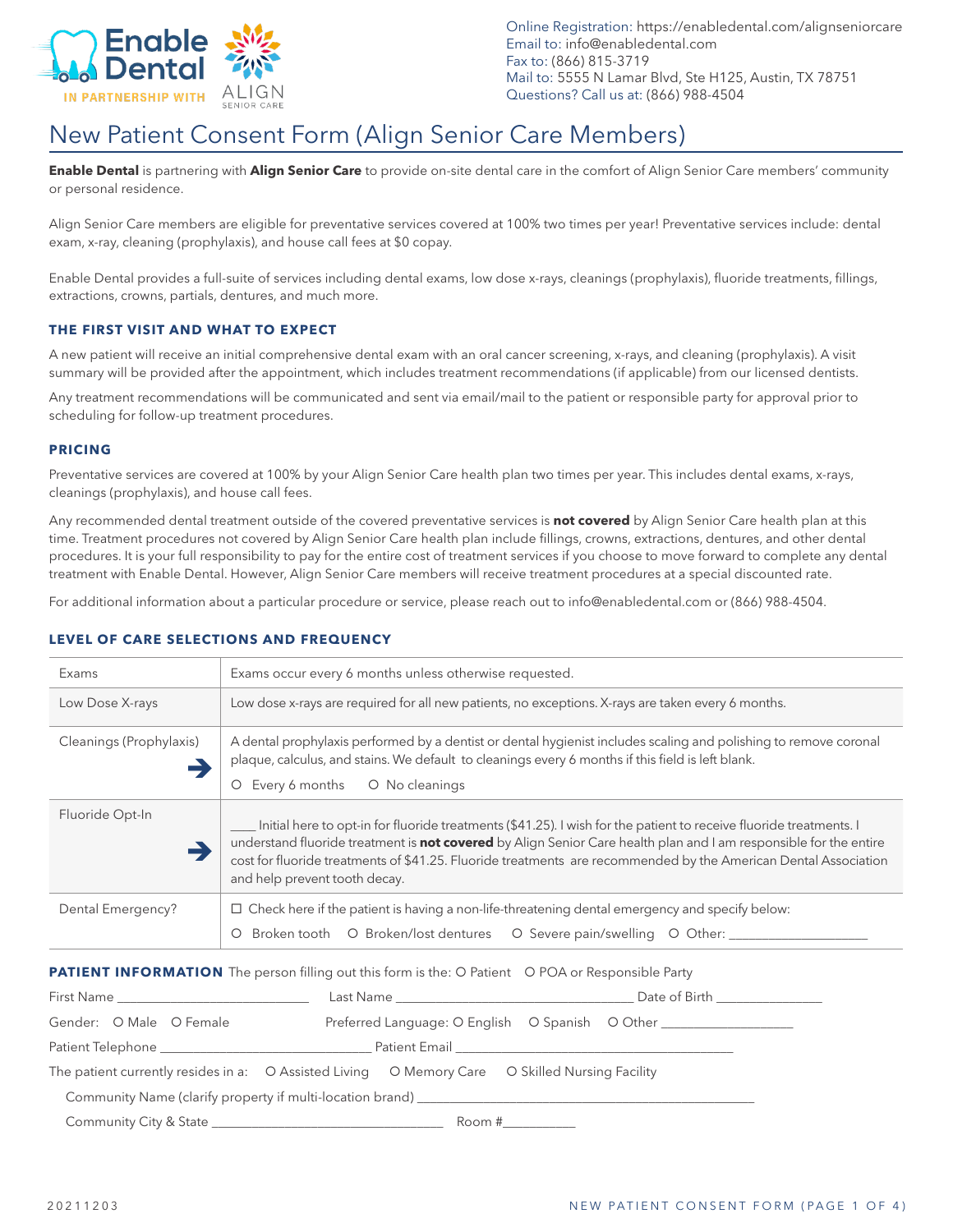

#### **PRIMARY RESPONSIBLE PARTY / MEDICAL POWER OF ATTORNEY** (IF APPLICABLE)

| Email example and the Patient example of the Patient example of the Patient example of the Patient example of the Patient example of the Patient example of the Patient example of the Patient example of the Patient example |                                                                      |                                          |  |  |
|-------------------------------------------------------------------------------------------------------------------------------------------------------------------------------------------------------------------------------|----------------------------------------------------------------------|------------------------------------------|--|--|
|                                                                                                                                                                                                                               | FINANCIAL POWER OF ATTORNEY (IF APPLICABLE AND DIFFERENT FROM ABOVE) |                                          |  |  |
|                                                                                                                                                                                                                               |                                                                      |                                          |  |  |
|                                                                                                                                                                                                                               |                                                                      |                                          |  |  |
|                                                                                                                                                                                                                               |                                                                      |                                          |  |  |
|                                                                                                                                                                                                                               |                                                                      |                                          |  |  |
|                                                                                                                                                                                                                               | PATIENT MEDICAL HISTORY (CHECK IF THE PATIENT HAS OR HAS EVER HAD)   |                                          |  |  |
| $\Box$ Allergies, hay fever, sinusitis                                                                                                                                                                                        | $\Box$ Shortness of breath<br>$\Box$ Glaucoma                        |                                          |  |  |
| □ Alzheimer's/Dementia                                                                                                                                                                                                        | $\Box$ Headaches                                                     | $\square$ Sinus trouble                  |  |  |
| $\Box$ Anemia                                                                                                                                                                                                                 | $\Box$ Heart murmur                                                  | □ Sickle cell anemia                     |  |  |
| □ Arthritis, Rheumatism                                                                                                                                                                                                       | $\Box$ Heart problems                                                | $\square$ Slow healing wounds            |  |  |
| $\Box$ Artificial heart valves                                                                                                                                                                                                | $\Box$ Heart valve replacement                                       | $\Box$ Stroke                            |  |  |
|                                                                                                                                                                                                                               | $\Box$ Hepatitis                                                     | $\square$ Swelling of feet or ankles     |  |  |
| $\Box$ Asthma                                                                                                                                                                                                                 | $\Box$ Herpes                                                        | $\Box$ Thyroid problems                  |  |  |
| $\square$ Bleeding abnormally with operations                                                                                                                                                                                 | □ High blood pressure                                                | $\Box$ Tonsillitis                       |  |  |
| or surgery                                                                                                                                                                                                                    | □ Any immune deficiency                                              | $\Box$ Tuberculosis                      |  |  |
| $\Box$ Blood disease, clotting disorders                                                                                                                                                                                      | $\Box$ Jaundice                                                      | $\Box$ Tumor or growth on head/neck      |  |  |
| $\Box$ Cancer                                                                                                                                                                                                                 | □ Kidney disease                                                     | $\Box$ Ulcer                             |  |  |
| $\Box$ Chemical dependency                                                                                                                                                                                                    | $\Box$ Low blood pressure                                            | □ Venereal disease                       |  |  |
| □ Chemotherapy                                                                                                                                                                                                                | $\Box$ Mitral valve prolapse                                         | □ Weight loss, unexplained               |  |  |
| □ Circulatory problems                                                                                                                                                                                                        | $\Box$ Osteoporosis                                                  | <u>Allergies</u>                         |  |  |
| $\Box$ Cortisone treatments                                                                                                                                                                                                   | □ Osteopenia                                                         | □ Allergic to Aspirin                    |  |  |
| $\Box$ Cough, persistent or bloody                                                                                                                                                                                            | $\square$ Pacemaker                                                  | □ Allergic to Penicillin                 |  |  |
| $\square$ Diabetes                                                                                                                                                                                                            | $\square$ Radiation treatments (specify if head/neck)                | □ Allergic to latex                      |  |  |
| $\Box$ Emphysema                                                                                                                                                                                                              | $\Box$ Respiratory disease                                           | □ Allergic to sulfa drugs                |  |  |
| $\Box$ Epilepsy                                                                                                                                                                                                               | $\Box$ Rheumatic fever                                               | □ Allergic reaction to Novocaine, local, |  |  |
| $\Box$ Fainting or fall risk                                                                                                                                                                                                  | $\square$ Scarlet fever<br>or general anesthetics?                   |                                          |  |  |

If "Yes" to any of the above, please describe: \_\_\_\_\_\_\_\_\_\_\_\_\_\_\_\_\_\_\_\_\_\_\_\_\_\_\_\_\_\_\_\_\_\_\_\_\_\_\_\_\_\_\_\_\_\_\_\_\_\_\_\_\_\_\_\_\_\_\_\_\_\_\_\_\_\_\_\_\_\_\_\_\_\_\_\_\_\_\_\_\_\_\_\_\_\_\_\_

| List any medications that the patient is taking:                                                                         |
|--------------------------------------------------------------------------------------------------------------------------|
| Has the patient ever been prescribed pre-medication for a dental visit? O Yes O No                                       |
| Has the patient ever taken medications or received injections for osteoporosis (bisphosphonates)? O Yes O No O Uncertain |
| Is the patient currently taking prescription blood thinners? O Yes O No O Uncertain If "Yes", specify                    |
|                                                                                                                          |

\_\_\_\_\_\_\_\_\_\_\_\_\_\_\_\_\_\_\_\_\_\_\_\_\_\_\_\_\_\_\_\_\_\_\_\_\_\_\_\_\_\_\_\_\_\_\_\_\_\_\_\_\_\_\_\_\_\_\_\_\_\_\_\_\_\_\_\_\_\_\_\_\_\_\_\_\_\_\_\_\_\_\_\_\_\_\_\_\_\_\_\_\_\_\_\_\_\_\_\_\_\_\_\_\_\_\_\_\_\_\_\_\_\_\_\_\_\_\_\_\_\_

\_\_\_\_\_\_\_\_\_\_\_\_\_\_\_\_\_\_\_\_\_\_\_\_\_\_\_\_\_\_\_\_\_\_\_\_\_\_\_\_\_\_\_\_\_\_\_\_\_\_\_\_\_\_\_\_\_\_\_\_\_\_\_\_\_\_\_\_\_\_\_\_\_\_\_\_\_\_\_\_\_\_\_\_\_\_\_\_\_\_\_\_\_\_\_\_\_\_\_\_\_\_\_\_\_\_\_\_

List any known allergies the patient has: \_\_\_\_\_\_\_\_\_\_\_\_\_\_\_\_\_\_\_\_\_\_\_\_\_\_\_\_\_\_\_\_\_\_\_\_\_\_\_\_\_\_\_\_\_\_\_\_\_\_\_\_\_\_\_\_\_\_\_\_\_\_\_\_\_\_\_\_\_\_\_\_\_\_\_\_\_\_\_\_\_\_\_\_\_

\_\_\_\_\_\_\_\_\_\_\_\_\_\_\_\_\_\_\_\_\_\_\_\_\_\_\_\_\_\_\_\_\_\_\_\_\_\_\_\_\_\_\_\_\_\_\_\_\_\_\_\_\_\_\_\_\_\_\_\_\_\_\_\_\_\_\_\_\_\_\_\_\_\_\_\_\_\_\_\_\_\_\_\_\_\_\_\_\_\_\_\_\_\_\_\_\_\_\_\_\_\_\_\_\_\_\_\_\_\_\_\_\_\_\_\_\_\_\_\_\_\_\_\_\_\_\_\_\_

Primary Care Physician / MD: \_\_\_\_\_\_\_\_\_\_\_\_\_\_\_\_\_\_\_\_\_\_\_\_\_\_\_\_\_\_\_\_\_\_\_\_\_ Contact Information: \_\_\_\_\_\_\_\_\_\_\_\_\_\_\_\_\_\_\_\_\_\_\_\_\_\_\_\_\_\_\_\_\_\_\_\_\_\_

# **DENTAL HISTORY**

Does the patient wear dentures (complete or partials)? O Yes O No

Date of the last dental exam? \_\_\_\_\_\_\_\_\_\_\_\_\_\_\_\_\_\_

Main reason for dental visit \_\_\_\_\_\_\_\_\_\_\_\_\_\_\_\_\_\_\_\_\_\_\_\_\_\_\_\_\_\_\_\_\_\_\_\_\_\_\_\_\_\_\_\_\_\_\_\_\_\_\_\_\_\_\_\_\_\_\_\_\_\_\_\_\_\_\_\_\_\_\_\_\_\_\_\_\_\_\_\_\_\_\_\_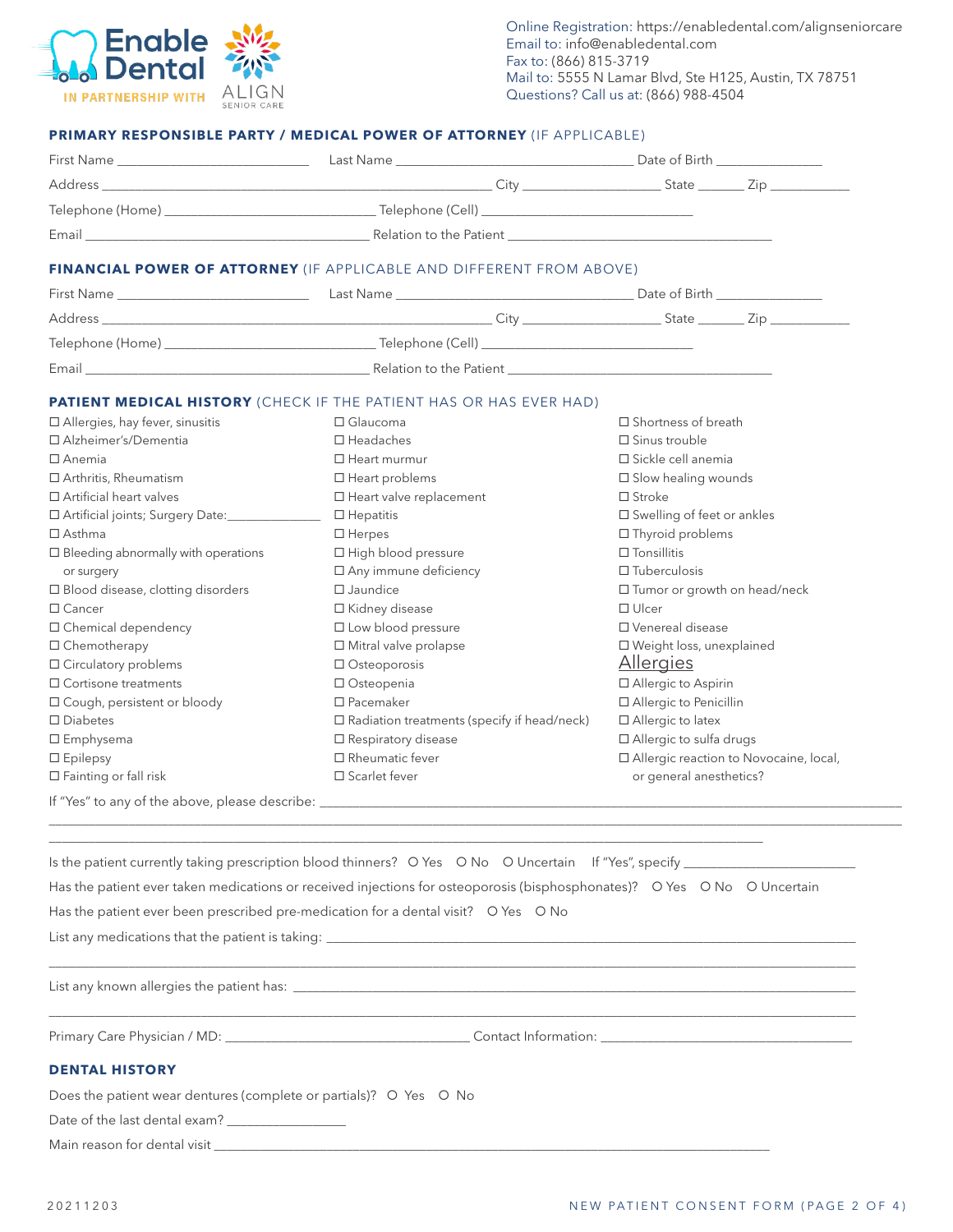

Online Registration: https://enabledental.com/alignseniorcare Email to: info@enabledental.com Fax to: (866) 815-3719 Mail to: 5555 N Lamar Blvd, Ste H125, Austin, TX 78751 Questions? Call us at: (866) 988-4504

## **ALIGN SENIOR CARE HEALTH PLAN INFORMATION**

Align Senior Care members must provide a copy of their membership card and government-issued ID to help avoid errors in billing your insurance company. You may do this by attaching copies of the membership card and ID to this consent form. Please send all documents via fax at (866) 815- 3719 or email at info@enabledental.com.

| Insurance Name |           |      | Policy Number             |  |  |
|----------------|-----------|------|---------------------------|--|--|
| First Name     | Last Name |      | Date of Birth (mm/dd/yyy) |  |  |
| <b>Address</b> |           | ∵itv | State                     |  |  |

#### **FINANCIAL DISCLOSURES**

- Preventative services are coveredat 100% by Align Senior Care health plan two times per year.
- Treatment procedures are **NOT** covered by Align Senior Care health plan. The patient or responsible party will be responsible for the entire cost of treatment procedures. You will be required to provide written consent for any treatment and payment information (e.g. credit card or ACH) before any treatment visit is able to be scheduled.
- A 5% late fee will be applied to any outstanding balance not paid within 30 days of services being rendered.

#### **AUTHORIZATION AND RELEASE**

This dental consent may be withdrawn at any time. The patient, legal guardian, or healthcare surrogate, if any, authorizes the attending doctor and dental team from Enable Dental's affiliated dental practice to review existing medical records, examine, and provide dental care, if necessary, to the named patient. The patient, legal guardian, or health surrogate, if any, has read and fully understands the General Dental Informed Consent and HIPAA Notice of Privacy Practices. No guarantee or assurance has been made to the patient, legal guardian, or healthcare surrogate, if any, concerning the results, which may be obtained. The patient, legal guardian, or healthcare surrogate, if any, authorizes the attending doctor to provide continued care on the following schedule until dental consent is withdrawn. The patient, legal guardian, or healthcare surrogate, will be notified of any required restorative treatment, based on examination results. Enable Dental will not perform any restorative treatment without written approval from the patient/ POA.

By signing below, you are acknowledging that:

- You are the patient and make full financial and medical decisions on your own behalf OR you are the Power of Attorney with full financial and medical legal decision-making capability.
- You have read and agreed to the General Dental Informed Consent. A current copy of the General Dental Informed Consent is also posted on our website for your reference.
- You give consent to both Align Senior Care and Enable Dental to share all patient health information (medical conditions and history, medication lists, responsible party information, etc) between one another, as needed.
- You consent to receiving HIPAA-compliant electronic communications, such as email and text messages regarding treatment, payment, and health care operations.
- Teledentistry: You consent to utilizing synchronous (live chat via video) and asynchronous teledentistry (not live). Asynchronous teledentistry utilizes a dental assistant or dental hygienist to collect clinical data and information in-person on behalf of a licensed dentist. This information is sent asynchronously (not live) to the licensed dentist to review and provide recommendations. The results of this exam are then communicated to the patient or responsible party. The dentist may not see the patient in-person. You may request to communicate in real-time with the dentist about these findings within 30 days of the consult.

SIGN HERE Signature: \_\_\_\_\_\_\_\_\_\_\_\_\_\_\_\_\_\_\_\_\_\_\_\_\_\_\_\_\_\_\_\_\_\_\_\_\_ Date: \_\_\_\_\_\_\_\_\_\_\_\_\_\_\_\_\_\_\_

#### **PRIVACY POLICY CONSENT**

Purpose of Consent: You will consent to our use and disclosure of the patient's protected health information to carry out treatment payment activities, and healthcare operations.

Notice of Privacy Practices: Please read them at https://enabledental.com/HIPAA. You have the right to read the Notice of Privacy Practices before you decide whether to sign this Consent. Our Notice provides a description of our treatment, payment activities, and healthcare operations, of the uses and disclosures we may make of your protected health information and of other important matters about your protected health information. We reserve the right to change our privacy practices as described in our Notice of Privacy Practices. You may obtain a copy of our Notice of Privacy Practices at any time by visiting our website, emailing info@enabledental.com, or calling (866) 988-4504. You may reach out to the Privacy Officer, Ben Tiggelaar, at ben@ enabledental.com. You have the right to revoke this Consent at any time by giving us written notice of your revocation submitted to the contact person above.

SIGN HERE Signature: \_\_\_\_\_\_\_\_\_\_\_\_\_\_\_\_\_\_\_\_\_\_\_\_\_\_\_\_\_\_\_\_\_\_\_\_\_ Date: \_\_\_\_\_\_\_\_\_\_\_\_\_\_\_\_\_\_\_